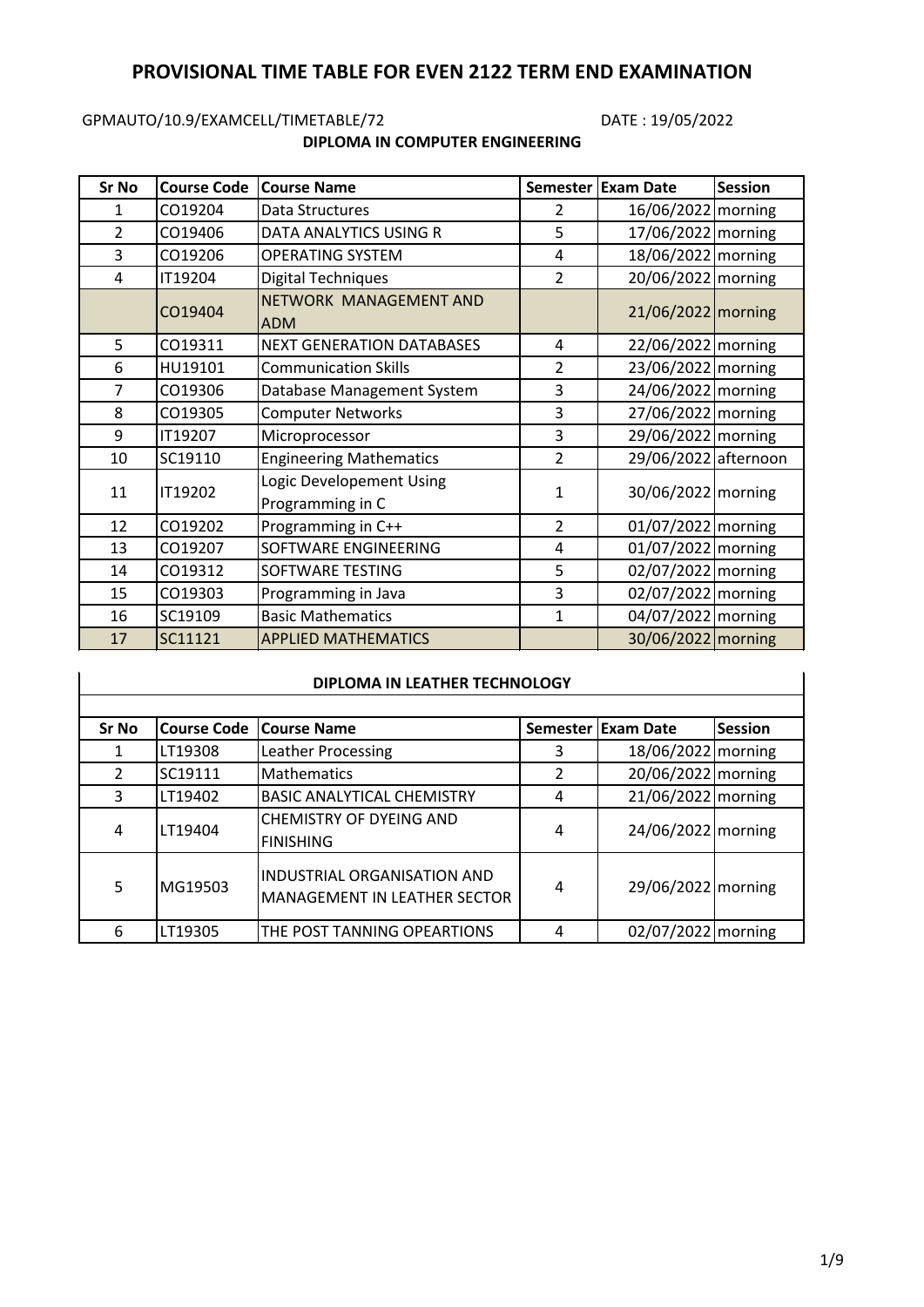| Sr No | <b>Course Code</b> | <b>Course Name</b>              | <b>Semester</b> | <b>Exam Date</b>     | <b>Session</b> |
|-------|--------------------|---------------------------------|-----------------|----------------------|----------------|
|       | LG19307            | <b>Fashion For Footwear</b>     | 3               | 18/06/2022   morning |                |
| 2     | LG19304            | Leather Goods Designing         | 2               | 20/06/2022 morning   |                |
| 3     | LG19201            | Anatomy Of Footwear             | 1               | 21/06/2022 morning   |                |
| 4     | LG19308            | Leather Finishing               | 3               | 22/06/2022 morning   |                |
| 5.    | LG19302            | <b>Basic Leather Tanning</b>    | 1               | 22/06/2022 morning   |                |
| 6     | HU19101            | <b>Communication Skill</b>      | 1               | 23/06/2022 morning   |                |
| 7     | LG19306            | <b>Footwear Fabrication-I</b>   | 3               | 23/06/2022 morning   |                |
| 8     | LG19311            | <b>FOOTWEAR CHEMISTRY</b>       | 4               | 24/06/2022 morning   |                |
| 9     | LG19309            | Leather Goods Fabrication       | 3               | 27/06/2022 morning   |                |
| 10    | LG19313            | <b>FOOTWEAR CONSTRUCTION</b>    | 5               | 27/06/2022 morning   |                |
| 11    | LG19305            | Principles of Post Tanning      | 2               | 28/06/2022 morning   |                |
| 12    | LG19310            | <b>FOOTWEAR FABRICATION II</b>  | 4               | 29/06/2022 morning   |                |
| 13    | LG19205            | <b>BOOK KEEPING AND COSTING</b> | 4               | 02/07/2022 morning   |                |
| 14    | LG19409            | ADVANCE FOOTWEAR DESINGING      | 5               | 04/07/2022 morning   |                |

## **DIPLOMA IN LEATHER GOODS AND FOOTWEAR TECHNOLOGY**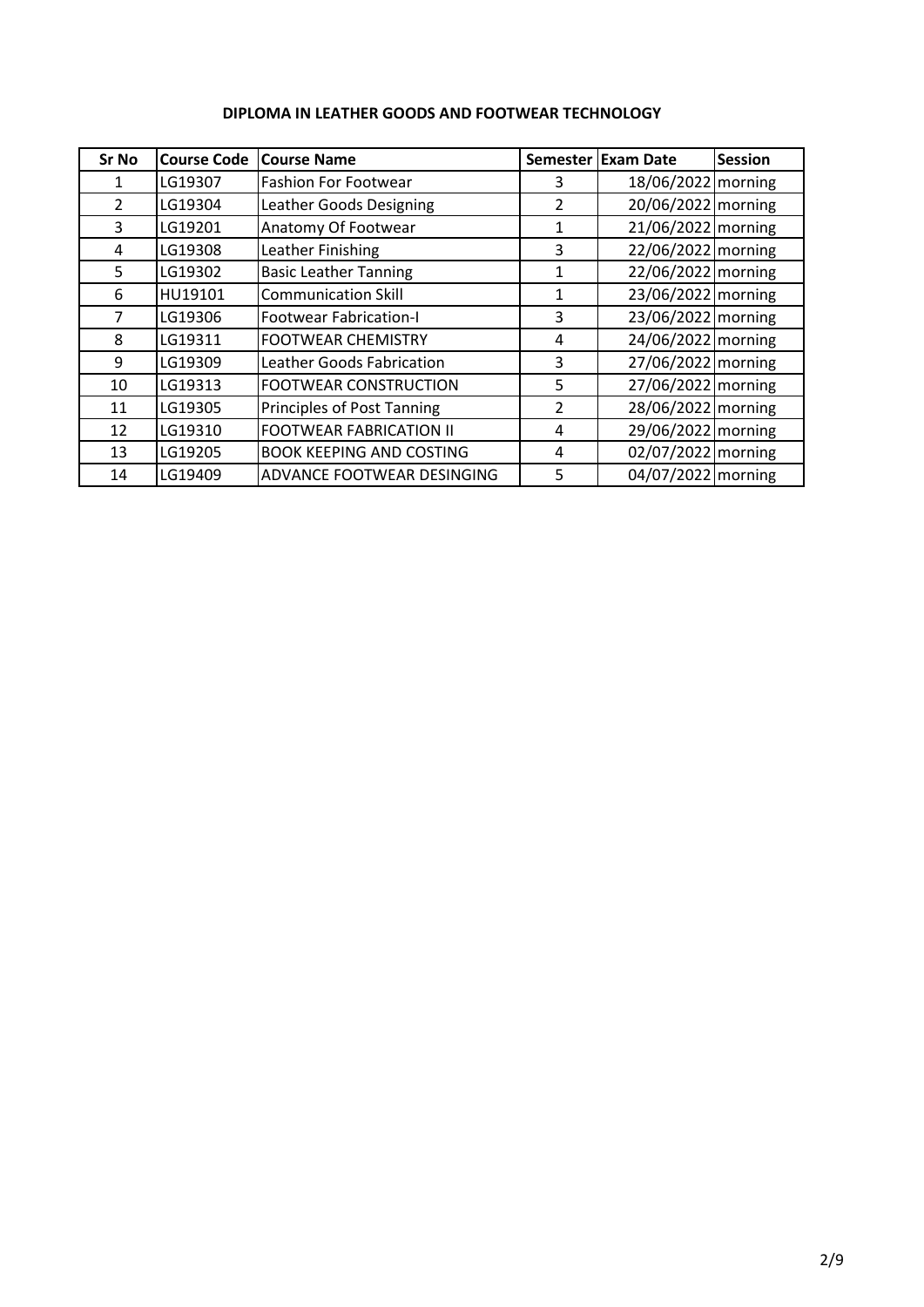#### **DIPLOMA IN CIVIL ENGINEERING**

| <b>Sr No</b>   | <b>Course Code</b> | <b>Course Name</b>                                                  |                | Semester Exam Date   | <b>Session</b> |
|----------------|--------------------|---------------------------------------------------------------------|----------------|----------------------|----------------|
| $\mathbf{1}$   | AM19301            | <b>MECHANICS OF STRUCTURES</b>                                      | 3              | 16/06/2022 morning   |                |
| $\overline{2}$ | AM19201            | <b>ENGINEERING MECHANICS</b>                                        | $\overline{2}$ | 16/06/2022 afternoon |                |
| 3              | CE19503            | <b>IRRIGATION ENGINEERING</b>                                       | 5              | 17/06/2022 morning   |                |
| $\overline{4}$ | CE19406            | <b>MATERIAL MANAGEMENT</b>                                          | 4              | 18/06/2022 afternoon |                |
| 5              | AM19302            | <b>SOIL MECHANICS</b>                                               | 3              | 20/06/2022 morning   |                |
| 6              | AM19501            | <b>DESIGN OF REINFORCED CONCRETE</b><br><b>AND STEEL STRUCTURES</b> | 5              | 21/06/2022 morning   |                |
| $\overline{7}$ | CE19202            | <b>SURVEYING I</b>                                                  | $\overline{2}$ | 21/06/2022 afternoon |                |
| 8              | CE19501            | <b>ESTIMATION AND COSTING</b>                                       | 5              | 22/06/2022 morning   |                |
| 9              | CE19101            | <b>CONSTRUCTION MATERIALS</b>                                       | $\mathbf{1}$   | 22/06/2022 morning   |                |
| 10             | CE19402            | <b>ENVIRONMENTAL ENGINEERING</b>                                    | 4              | 22/06/2022 afternoon |                |
| 11             | HU19101            | <b>COMMUNICATION SKILL</b>                                          | $\mathbf{1}$   | 23/06/2022 morning   |                |
| 12             | CE19301            | <b>CONSTRUCTION TECHNOLOGY</b>                                      | 3              | 23/06/2022 morning   |                |
| 13             | CE19502            | CONTRACTS, ACCOUNTS AND<br>VALUATION                                | 5              | 23/06/2022 morning   |                |
| 14             | CE19505            | SOLID WASTE MANAGEMENT                                              | 5              | 24/06/2022   morning |                |
| 15             | SC19102            | <b>ENGINEERING PHYSICS</b>                                          | $\overline{2}$ | 24/06/2022 morning   |                |
| 16             | CE19401            | <b>HYDRAULICS</b>                                                   | 4              | 27/06/2022 afternoon |                |
| 17             | SC19107            | <b>ENGINEERING CHEMISTRY</b>                                        | $\mathbf{1}$   | 28/06/2022 morning   |                |
| 18             | SC19110            | <b>ENGINEERING MATHEMATICS</b>                                      | $\overline{2}$ | 29/06/2022 afternoon |                |
| 19             | AM19402            | <b>CONCRETE TECHNOLOGY</b>                                          | 4              | 30/06/2022 afternoon |                |
| 20             | CE19303            | <b>SURVEYING II</b>                                                 | 3              | 01/07/2022 morning   |                |
| 21             | SC19109            | <b>BASIC MATHEMATICS</b>                                            | $\mathbf{1}$   | 04/07/2022 morning   |                |
| 22             | AM19401            | THEORY OF STRUCTURES                                                | 4              | 04/07/2022 afternoon |                |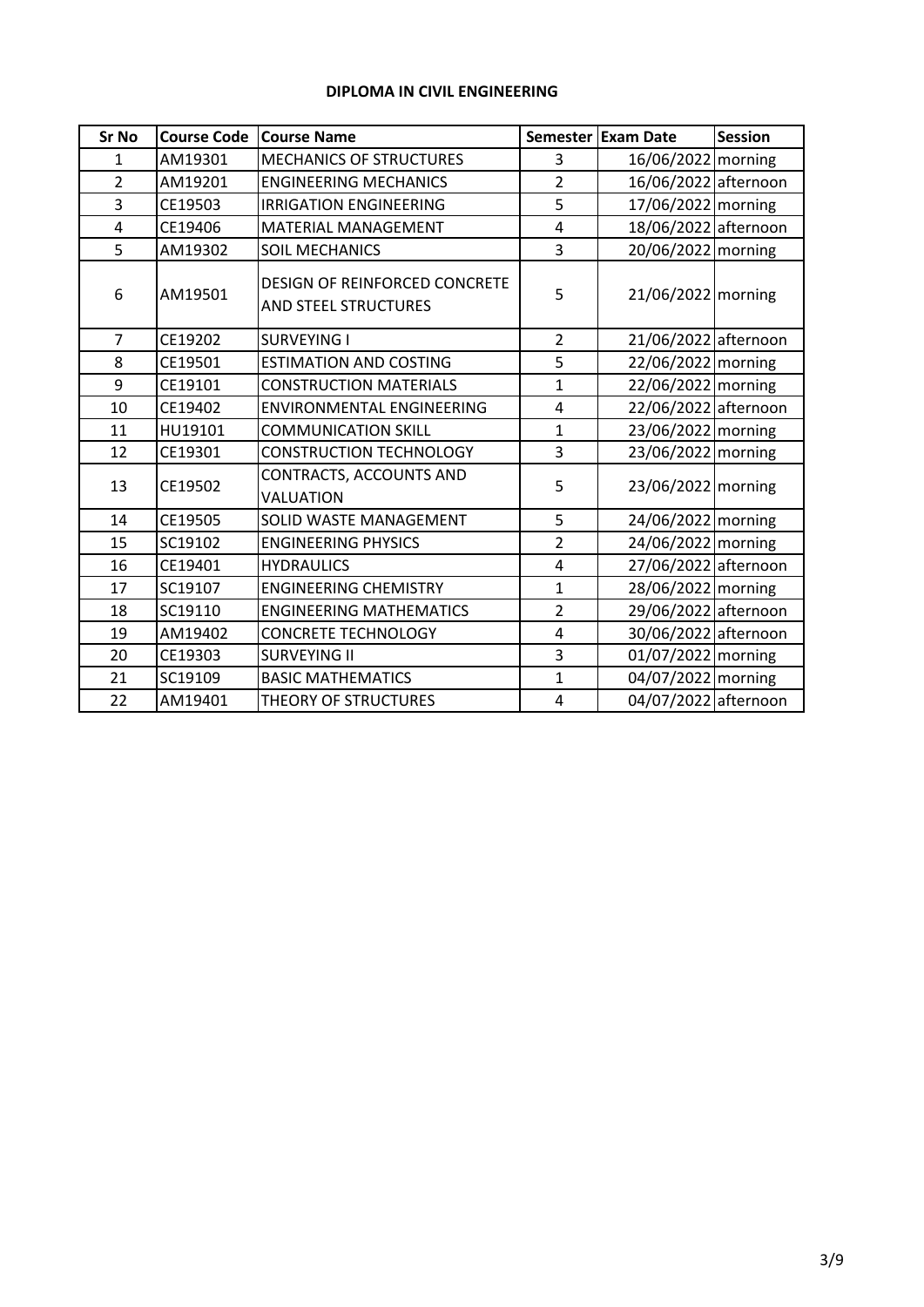## **DIPLOMA IN ELECTRONICS ENGINEERING**

| <b>Sr No</b>   | <b>Course Code</b> | <b>Course Name</b>                               |                | Semester Exam Date   | <b>Session</b> |
|----------------|--------------------|--------------------------------------------------|----------------|----------------------|----------------|
|                |                    | <b>INTRODUCTION TO</b>                           |                |                      |                |
| $\mathbf{1}$   | EC19208            | <b>COMMUNICATION</b>                             | 3              | 16/06/2022 morning   |                |
| $\overline{2}$ | EC19303            | <b>POWER ELECTRONICS</b>                         | 4              | 17/06/2022 afternoon |                |
| 3              | EC19408            | <b>CONSUMER ELECTRONICS</b>                      | 5              | 18/06/2022 morning   |                |
| 4              | EC19203            | <b>BASIC ELECTRONICS</b>                         | $\overline{2}$ | 18/06/2022 afternoon |                |
| 5              | EC19301            | <b>APPLIED ELECTRONICS</b>                       | 3              | 20/06/2022 morning   |                |
| 6              | EC19403            | <b>CONTROL SYSTEMS</b>                           | 4              | 21/06/2022 afternoon |                |
| $\overline{7}$ | EC19409            | ADVANCED COMMUNICATION                           | 5              | 22/06/2022 morning   |                |
| 8              | EC19204            | <b>CIRCUIT AND NETWORKS</b>                      | $\overline{2}$ | 22/06/2022 afternoon |                |
|                | EC19302            | <b>LINEAR INTEGRATED CIRCUITS AND</b>            | 3              | 23/06/2022 morning   |                |
| 9              |                    | <b>APPLICATIONS</b>                              |                |                      |                |
| 10             | HU19101            | <b>COMMUNICATION SKILLS</b>                      | $\mathbf{1}$   | 23/06/2022 morning   |                |
| 11             | EC19405            | <b>FIBER OPTIC COMMUNICATION</b>                 | 4              | 24/06/2022 afternoon |                |
| 12             | EC19411            | <b>AUTOMATION</b>                                | 5              | 27/06/2022 morning   |                |
| 13             | EC19205            | ELECTRONIC INSTRUMENT AND<br><b>MEASUREMENTS</b> | $\overline{2}$ | 27/06/2022 afternoon |                |
| 14             | SC19104            | <b>PHYSICS</b>                                   | $\mathbf{1}$   | 28/06/2022 morning   |                |
| 15             | EC19401            | <b>MICROCONTROLLER</b>                           | 3              | 28/06/2022 morning   |                |
| 16             | MG19501            | EDP AND MANAGEMENT                               | 4              | 29/06/2022 morning   |                |
| 17             | SC19110            | <b>ENGINEERING MATHEMATICS</b>                   | $\overline{2}$ | 29/06/2022 afternoon |                |
| 18             | EC19206            | <b>DIGITAL ELECTRONICS</b>                       | $\overline{2}$ | 30/06/2022 afternoon |                |
|                |                    | <b>FUNDAMENTALS OF ELECTRICAL</b>                |                |                      |                |
| 19             | EE19210            | <b>ENGINEERING</b>                               | $\mathbf{1}$   | 02/07/2022 morning   |                |
| 20             | SC19109            | <b>BASIC MATHEMATICS</b>                         | $\mathbf{1}$   | 04/07/2022   morning |                |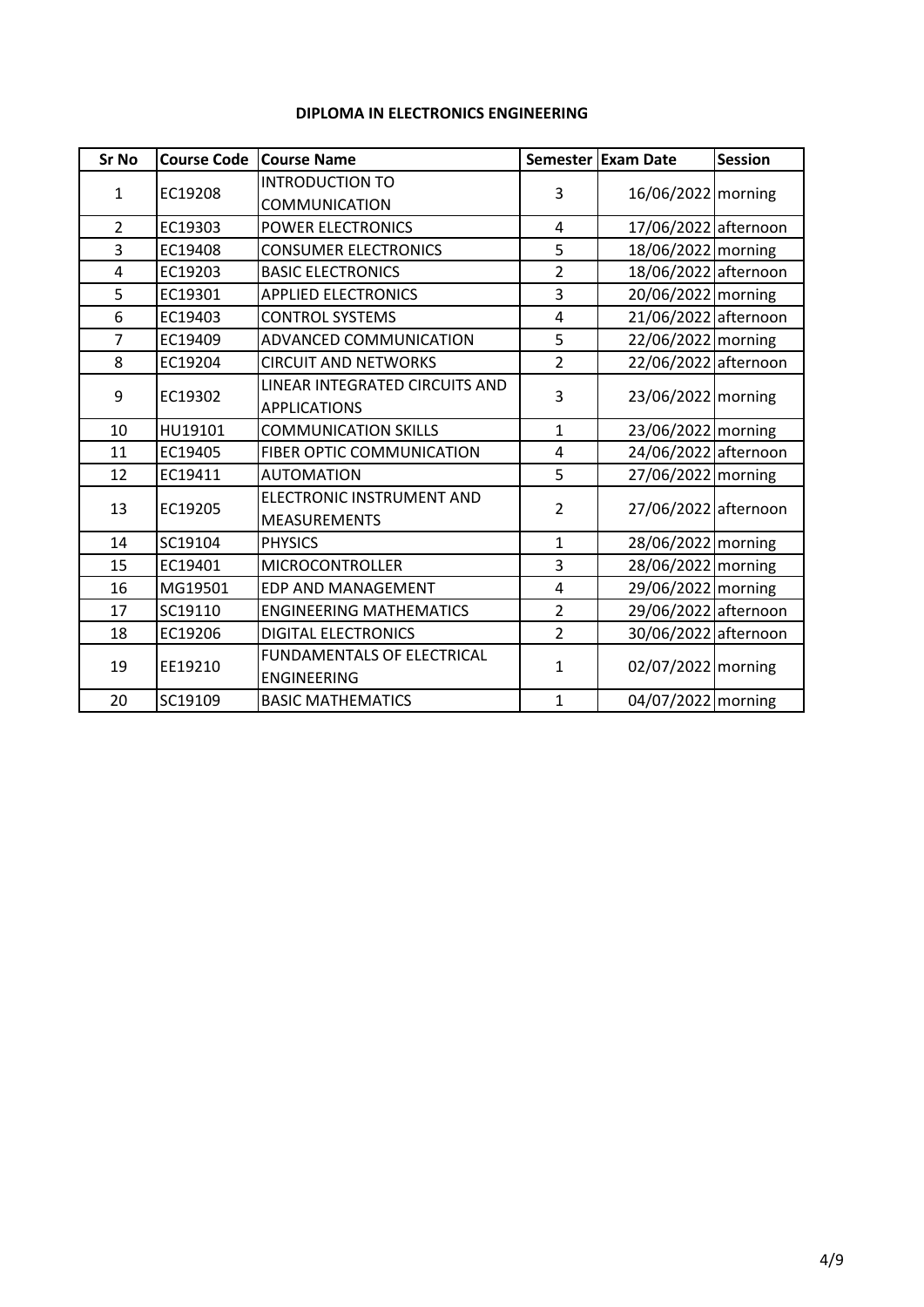| <b>Sr No</b>   | <b>Course Code</b> | <b>Course Name</b>                    | <b>Semester</b> | <b>Exam Date</b>     | <b>Session</b> |
|----------------|--------------------|---------------------------------------|-----------------|----------------------|----------------|
| 1              | EE19211            | <b>ELECTRICAL MACHINES</b>            | 3               | 16/06/2022 morning   |                |
| $\overline{2}$ | IS19301            | PROCESS CONTROL SYSTEMS               | $\overline{4}$  | 16/06/2022 afternoon |                |
| 3              | IS19203            | <b>INDUSTRIAL MEASUREMENTS</b>        | 3               | 17/06/2022 morning   |                |
| $\overline{4}$ | IS19205            | <b>CONTROL SYSTEM COMPONENTS</b>      | 3               | 18/06/2022 morning   |                |
|                |                    | FUNDAMENTAL OF ELECTRICAL             | $\overline{2}$  |                      |                |
| 5<br>EE19206   |                    | <b>ENGINEERING</b>                    |                 | 18/06/2022 afternoon |                |
| 6              | IS19208            | <b>APPLIED ELECTRONICS</b>            | 3               | 20/06/2022 morning   |                |
| 7              | IS19304            | <b>INSTRUMENTATION CIRCUIT DESIGN</b> | 4               | 20/06/2022 afternoon |                |
| 8              | IS19201            | PRINCIPLES OF MEASUREMENT             | $\mathbf{1}$    | 21/06/2022 morning   |                |
| 9              | IS19303            | <b>INDUSTRIAL AUTOMATION</b>          | 5               | 21/06/2022 morning   |                |
| 10             | IS19305            | <b>BIOMEDICAL INSTRUMENTATION</b>     | 5               | 22/06/2022 morning   |                |
| 11             | IS19206            | <b>BASICS OF ELECTRONICS</b>          | $\overline{2}$  | 22/06/2022 afternoon |                |
|                |                    | <b>ENGINEERING</b>                    |                 |                      |                |
| 12             | HU19101            | <b>COMMUNICATION SKILL</b>            | $\mathbf{1}$    | 23/06/2022 morning   |                |
| 13             | IS19306            | <b>UNIT OPERATIONS &amp;</b>          | 4               | 23/06/2022 afternoon |                |
|                |                    | <b>INSTRUMENTATION</b>                |                 |                      |                |
| 14             | SC19101            | <b>BASIC PHYSICS</b>                  | $\mathbf{1}$    | 27/06/2022 morning   |                |
| 15             | SC19106            | <b>APPLIED CHEMISTRY</b>              | $\overline{2}$  | 27/06/2022 afternoon |                |
| 16             | IS19402            | POWER PLANT INSTRUMENTATION           | 4               | 28/06/2022 afternoon |                |
| 17             | SC19110            | <b>ENGINEERING MATHEMATICS</b>        | $\overline{2}$  | 29/06/2022 afternoon |                |
| 18             | IS19403            | <b>BUILDING AUTOMATION</b>            | 4               | 01/07/2022 afternoon |                |
| 19             | SC19109            | <b>BASIC MATHEMATICS</b>              | $\mathbf{1}$    | 04/07/2022 morning   |                |
|                |                    | <b>MAINTENANCE OF INSTRUMENTS</b>     |                 | 04/07/2022 afternoon |                |
|                | IS19302            | <b>AND SYSTEM</b>                     |                 |                      |                |

#### **DIPLOMA IN INSTRUMENTATION**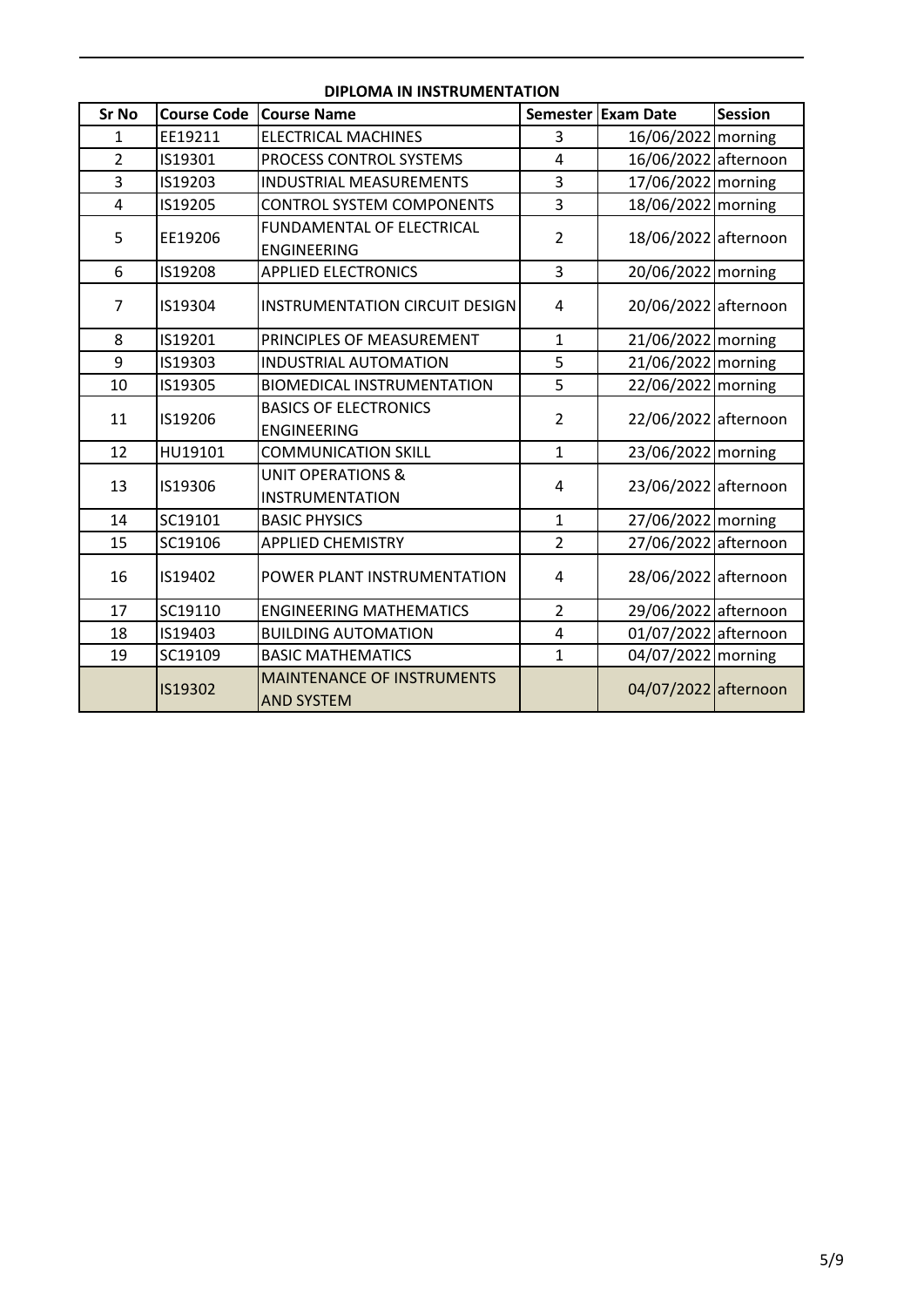| <b>Sr No</b>   | <b>Course Code</b> | <b>Course Name</b>                      |                | Semester Exam Date   | Session |
|----------------|--------------------|-----------------------------------------|----------------|----------------------|---------|
| 1              | ME19205            | <b>BASIC THERMODYNAMICS</b>             | 3              | 16/06/2022 morning   |         |
| $\overline{2}$ | AM19201            | <b>ENGINEERING MECHANICS</b>            | $\overline{2}$ | 16/06/2022 afternoon |         |
| 3              | ME19402            | <b>AUTOMOBILE ENGINEERING</b>           | 4              | 16/06/2022 afternoon |         |
|                | ME19209            | <b>FUNDAMENTALS OF ELECTRICAL &amp;</b> | $\overline{2}$ |                      |         |
| 4              |                    | <b>ELECTRONICS ENGINEERING</b>          |                | 17/06/2022 afternoon |         |
| 5              | ME19302            | INDUSTRIAL HYDRAULICS AND               | 5              | 18/06/2022 morning   |         |
|                |                    | <b>PNEUMATICS</b>                       |                |                      |         |
|                |                    | POWER ENGINEERING AND                   |                |                      |         |
| 6              | ME19304            | <b>REFRIGERATION &amp; AIR</b>          | 4              | 18/06/2022 afternoon |         |
|                |                    | <b>CONDITIONING</b>                     |                |                      |         |
| $\overline{7}$ | ME19206            | THEORY OF MACHINES                      | 3              | 20/06/2022 morning   |         |
| 8              | ME19305            | CNC MACHINES AND AUTOMATION             | 5              | 22/06/2022 morning   |         |
|                |                    |                                         |                |                      |         |
| 9              | ME19306            | ADVANCED MANUFACTURING                  | 4              | 22/06/2022 afternoon |         |
|                |                    | <b>PROCESSES</b>                        |                |                      |         |
| 10             | HU19101            | <b>COMMUNICATION SKILLS</b>             | $\mathbf{1}$   | 23/06/2022 morning   |         |
| 11             | ME19207            | FLUID MECHANICS AND MACHINERY           | 3              | 23/06/2022 morning   |         |
| 12             | SC19102            | <b>ENGINEERING PHYSICS</b>              | $\overline{2}$ | 24/06/2022 morning   |         |
| 13             | ME19310            | METROLOGY & QUALITY CONTROL             | 5              | 27/06/2022 morning   |         |
|                |                    | PRODUCTION AND INDUSTRIAL               |                |                      |         |
| 14             | ME19307            | <b>ENGINEERING</b>                      | 4              | 27/06/2022 afternoon |         |
| 15             | ME19311            | <b>DESIGN OF MACHINE ELEMENTS</b>       | 5              | 28/06/2022 morning   |         |
| 16             | SC19107            | <b>ENGINEERING CHEMISTRY</b>            | $\mathbf{1}$   | 28/06/2022 morning   |         |
| 17             | SC19110            | <b>ENGINEERING MATHEMATICS</b>          | $\overline{2}$ | 29/06/2022 afternoon |         |
| 18             | ME19309            | <b>MATERIALS TECHNOLOGY</b>             | 4              | 30/06/2022 afternoon |         |
| 19             | ME19203            | <b>MANUFACTURING PROCESSES</b>          | 3              | 01/07/2022 morning   |         |
|                | ME19210            | <b>STRENGTH OF MATERIAL</b>             |                | 01/07/2022 morning   |         |
| 20             | ME19202            | <b>ENGINEERING DRAWING-II</b>           | $\overline{2}$ | 02/07/2022 afternoon |         |
| 21             | ME19405            | <b>TOOL ENGINEERING</b>                 | 5              | 04/07/2022 morning   |         |
| 22             | SC19109            | <b>BASIC MATHEMATICS</b>                | $\mathbf{1}$   | 04/07/2022 morning   |         |
| 23             | ME19312            | <b>BASICS OF MECHATRONICS</b>           | 4              | 04/07/2022 afternoon |         |
| 24             | SC11120            | <b>APPLIED MATHEMATICS</b>              |                | 30/06/2022 morning   |         |

### **DIPLOMA IN MECHANICAL ENGINEERING**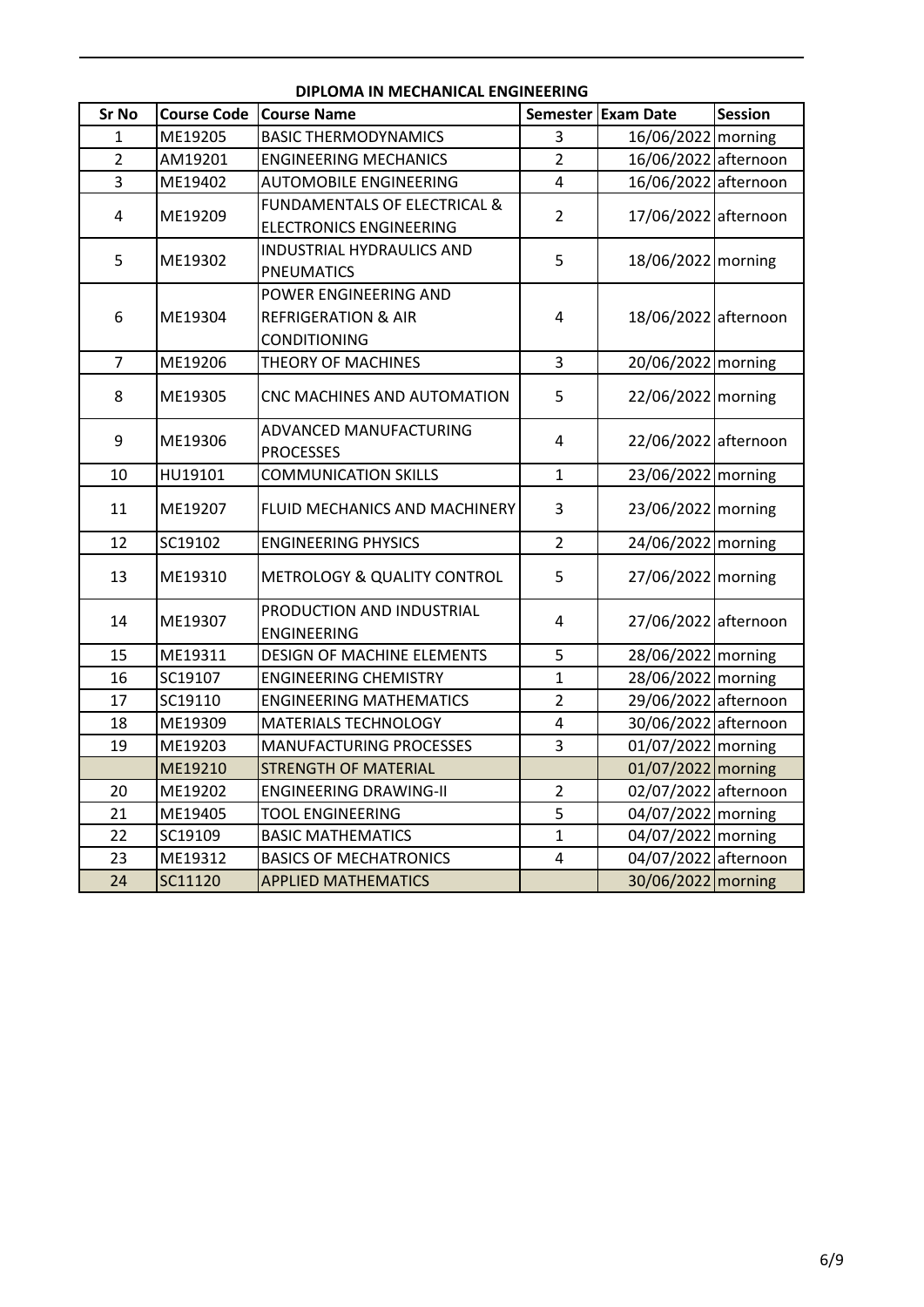| <b>Sr No</b>   | <b>Course Code</b> | <b>Course Name</b>                               | <b>Semester</b> | <b>Exam Date</b>     | <b>Session</b> |
|----------------|--------------------|--------------------------------------------------|-----------------|----------------------|----------------|
| 1              | CO19204            | Data Structures                                  | 2               | 16/06/2022   morning |                |
| $\overline{2}$ | IT19304            | MICROCONTROLLER & EMBEDDED<br><b>SYSTEM</b>      | 4               | 17/06/2022 morning   |                |
| 3              | CO19206            | <b>OPERATING SYSTEM</b>                          | 4               | 18/06/2022 morning   |                |
| 4              | IT19204            | <b>Digital Techniques</b>                        | $\overline{2}$  | 20/06/2022 morning   |                |
| 5              | IT19401            | PYTHON PROGRAMMING                               | 4               | 21/06/2022 morning   |                |
| 6              | HU19101            | <b>Communication Skills</b>                      | $\overline{2}$  | 23/06/2022 morning   |                |
|                | CO19405            | <b>CLOUD COMPUTING</b>                           |                 | 23/06/2022 afternoon |                |
|                | CO19313            | SOFTWARE TESTING AND QUALITY<br><b>ASSURANCE</b> |                 | 23/06/2022 afternoon |                |
| 7              | CO19306            | Database Management System                       | 3               | 24/06/2022 morning   |                |
| 8              | CO19305            | <b>COMPUTER NETWORKS</b>                         | 4               | 27/06/2022 morning   |                |
| 9              | SC19103            | <b>Applied Physics</b>                           | $\mathbf{1}$    | 28/06/2022 morning   |                |
|                | CO19308            | ADVANCED JAVA PROGRAMMING                        |                 | 28/06/2022 afternoon |                |
| 10             | SC19110            | <b>Engineering Mathematics</b>                   | $\overline{2}$  | 29/06/2022 afternoon |                |
| 11             | IT19202            | Logic Development Using C<br>programming         | $\mathbf{1}$    | 30/06/2022 morning   |                |
| 12             | CO19207            | SOFTWARE ENGINEERING                             | 4               | 01/07/2022 morning   |                |
| 13             | CO19303            | Programming in Java                              | 3               | 02/07/2022 morning   |                |
|                | <b>IT19308</b>     | <b>INFORAMTION SECURITY</b>                      |                 | 02/07/2022 afternoon |                |
| 14             | SC19109            | <b>Basic Mathematics</b>                         | 1               | 04/07/2022 morning   |                |

#### **DIPLOMA IN INFORMATION TECHNOLOGY**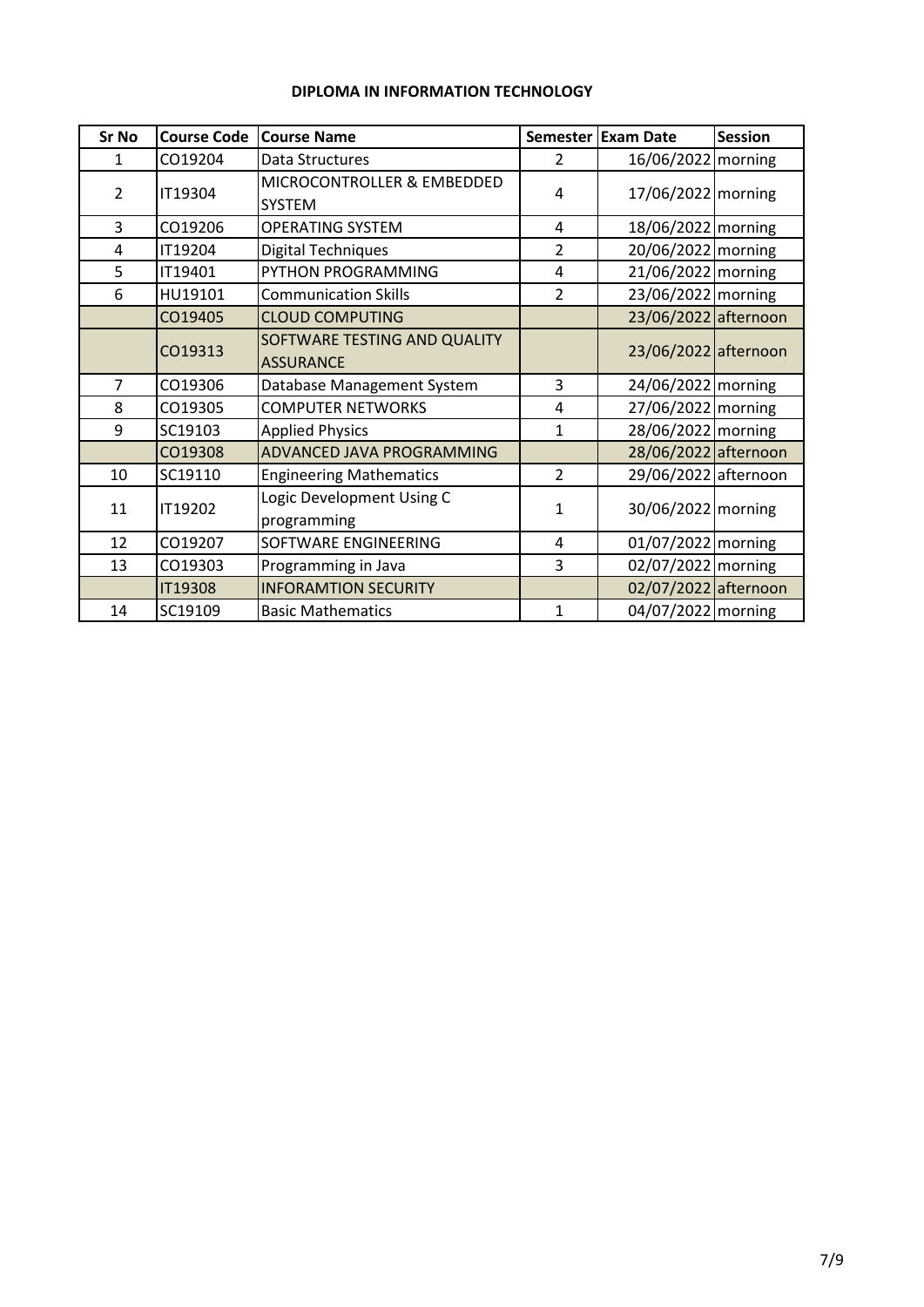| Sr No          | <b>Course Code</b> | <b>Course Name</b>                                                  |                | Semester Exam Date   | <b>Session</b> |
|----------------|--------------------|---------------------------------------------------------------------|----------------|----------------------|----------------|
| $\mathbf{1}$   | EE19304            | <b>ELECTRICAL ESTIMATION AND</b><br><b>COSTING</b>                  | 4              | 17/06/2022 afternoon |                |
| $\overline{2}$ | EE19307            | <b>SWITCHGEAR AND PROTECTION</b>                                    | 5              | 18/06/2022 morning   |                |
| 3              | EC19207            | <b>Elements of Electronics Engineering</b>                          | $\overline{2}$ | 18/06/2022 afternoon |                |
| 4              | EE19208            | <b>ELECTRICAL CIRCUIT &amp; NETWORK</b>                             | 3              | 20/06/2022 morning   |                |
| 5              | EE19201            | <b>Basic Electrical Engineering</b>                                 | $\mathbf{1}$   | 21/06/2022 morning   |                |
| 6              | EE19305            | UTILIZATION OF ELECTRICAL<br><b>ENERGY</b>                          | 4              | 21/06/2022 afternoon |                |
| $\overline{7}$ | EE19308            | <b>TESTING &amp; MAINTENANCE OF</b><br><b>ELECTRICAL EQUIPMENTS</b> | 5              | 22/06/2022 morning   |                |
| 8              | EE19301            | <b>Electrical and Industrial</b><br>Measurement                     | $\overline{2}$ | 22/06/2022 afternoon |                |
| 9              | HU19101            | <b>Communication Skills</b>                                         | $\mathbf{1}$   | 23/06/2022   morning |                |
| 10             | EE19209            | DC Machine & Transformer                                            | 3              | 23/06/2022 morning   |                |
| 11             | EE19306            | <b>AC MACHINES</b>                                                  | $\overline{4}$ | 24/06/2022 afternoon |                |
| 12             | EE19405            | <b>INDUSTRIAL AUTOMATION</b>                                        | 5              | 27/06/2022 morning   |                |
| 13             | SC19101            | <b>Basic Physics</b>                                                | $\overline{1}$ | 27/06/2022 morning   |                |
| 14             | SC19106            | <b>Applied Chemistry</b>                                            | $\overline{2}$ | 27/06/2022 afternoon |                |
| 15             | EE19302            | <b>Electrical Transmission &amp;</b><br>Distribution                | 3              | 28/06/2022 morning   |                |
| 16             | SC19110            | <b>Engineering Mathematics</b>                                      | $\overline{2}$ | 29/06/2022 afternoon |                |
| 17             | EE19401            | <b>FUNDAMENTALS OF POWER</b><br><b>ELECTRONICS</b>                  | 4              | 29/06/2022 afternoon |                |
| 18             | EE19207            | <b>ELECTRICAL POWER GENERATION</b>                                  | 3              | 30/06/2022   morning |                |
| 19             | EE19403            | <b>IIIUMINATION ENGINEERING</b>                                     | $\overline{4}$ | 02/07/2022 afternoon |                |
| 20             | SC19109            | <b>Basic Mathematics</b>                                            | $\mathbf{1}$   | 04/07/2022 morning   |                |